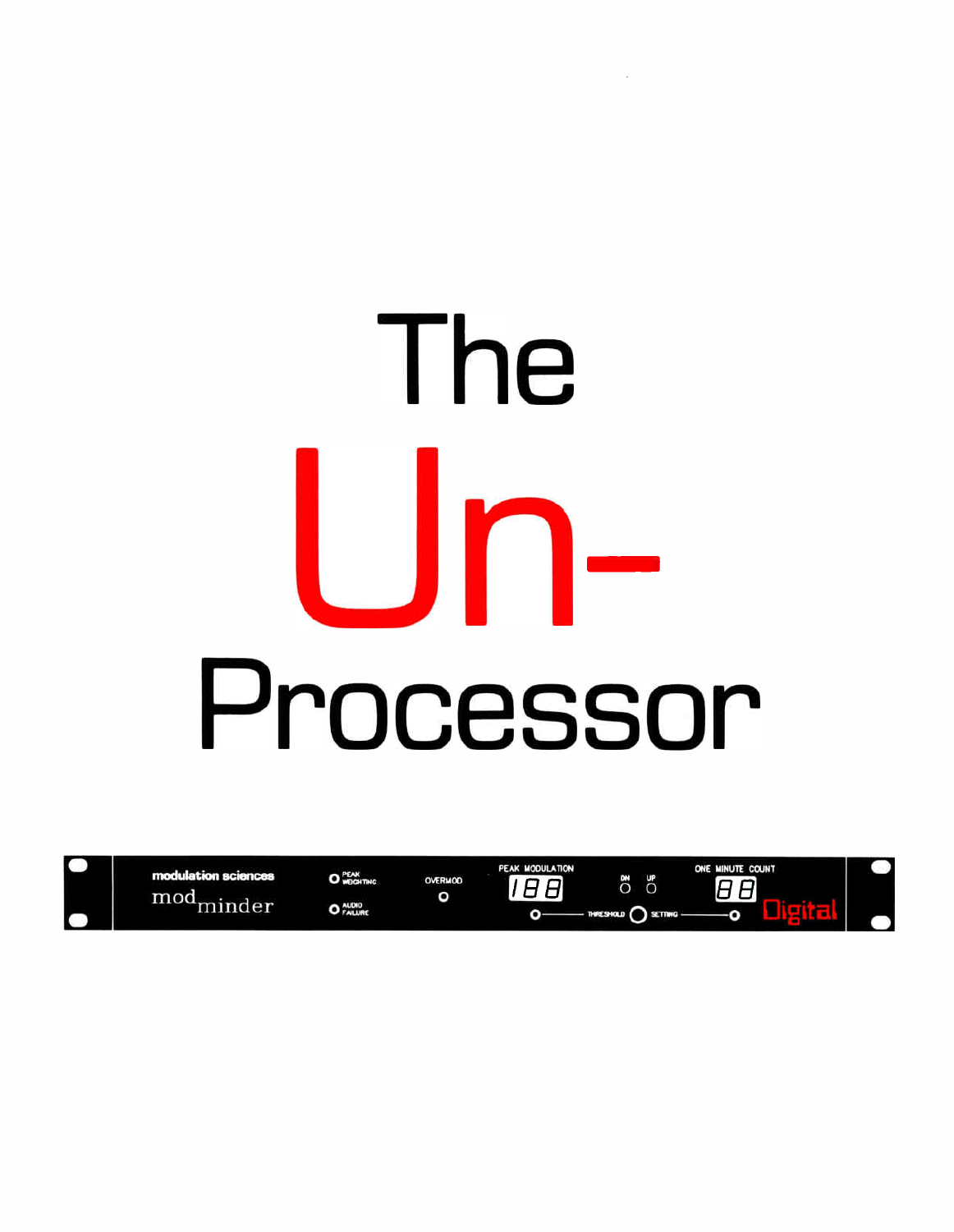## ModMinder — The Unprocessor

## What Is It?

ModMinder provides FM stations with a new method for measuring and reporting modulation. Most stations can increase modulation, reduce processing, or do some of both. Mod-Minder does not replace your existing modulation monitor. It supplements a conventional monitor with a unique and highly accurate measurement and display of peak modulation information.

Where most modulation monitors respond to peaks of less than 100 microseconds, Mod-Minder waits almost 1000 microseconds (1 millisecond) before registering a peak. This delayed response means the ModMinder ignores brief overshoots that contain very little power. With a more rapid response, these brief excursions would be counted as modulation robbing peaks. Once these short peaks are ignored, either the average modulation may be raised or the amount of processing greatly reduced. Often, doing some of each is most desirable. Typical improvements in modulation range from 1 to 4 dB, depending on the amount and type of processing employed.

ModMinder is a digital device, employing an 80C88 microprocessor as its CPU. It provides a comprehensive front panel display of modulation information, as well as extensive remote control capability.

Interface to a conventional broadcast remote control is provided by relay contacts and slowly varying DC signals. In addition, a completely new type of remote control capability is provided by an RS-232 data circuit. Using a conventional 1200 bits/second modem over dial phone lines, ALL functions of the ModMinder can be remoted to the studio, or across the country. This standard RS-232 interface also allows a personal computer to be connected to the ModMinder, opening a vast potential for analysis and control of modulation by computer.

The ModMinder is highly accurate. Most monitors have an accuracy of  $\pm 5.0\%$  and resolution no better than an operator's ability to read a moving pointer meter. ModMinder delivers an

accuracy of  $\pm 1.0\%$ , and a digital resolution of 0.5%.

## But Is It Legal?

Modminder is legal. It complies with the one millisecond peak flasher response time requirement of 47 CFR 73.332(d) (4) (i) and (ii) , which was part of the most recent objective statement from the FCC on modulation monitor performance. That rule was deleted in 1983 by deregulation of the requirement that stations use type approved modulation monitors.

Modulation Sciences obtained an opinion of counsel from a respected Washington FCC attorney. This opinion explains that a monitor which meets the pre-1983 rules is in full compliance today. A copy of the opinion and its appendices, as well as informal comments about the Mod-Minder by a senior FCC staff member, are available from Modulation Sciences.

## Displays

PEAK MODULATION: The highest modulation peak attained during the previous second. Shown on a 3-digit numerical display.

This unique display eliminates the constant "tweaking" with the peak flasher control of a conventional monitor to find what the real peak modulation is. The PEAK MODULATION display is updated each second with the highest peak of modulation achieved in the previous second. The display is invaluable in setting up or verifying the performance of an air chain.

ONE MINUTE COUNT: The number of occurrences of overmodulation that have taken place in the past 60 seconds.

This is a "rolling" minute. Each occurrence of overmodulation increments the counter. When the occurrence is one minute old it decrements the counter. Thus the count is only of overmodulation events that have taken place in the past minute. The count is displayed on a 2-digit numerical readout. If the present limit is exceeded, the display flashes.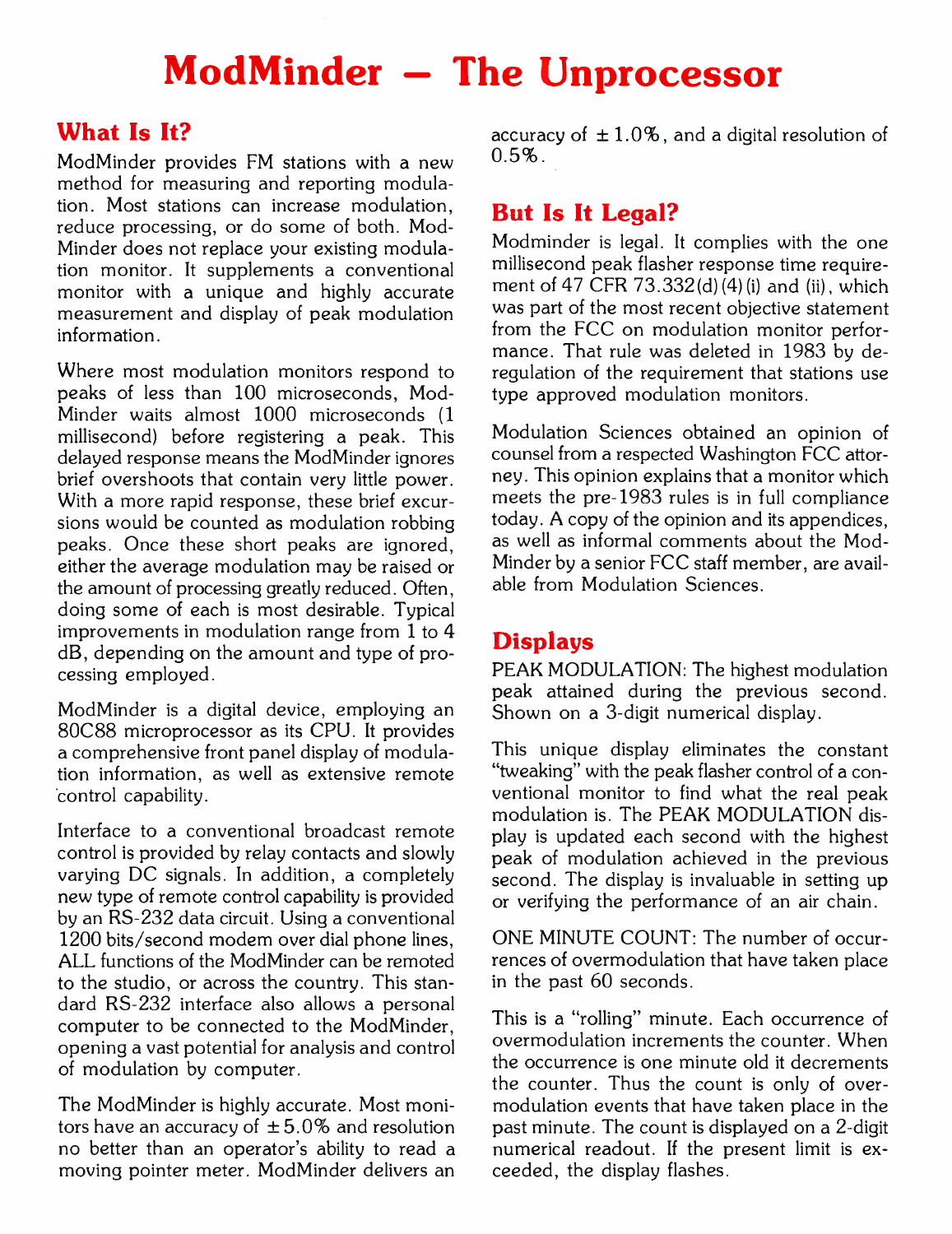OVERMOD: This red LED lights for 0.25 (jumper option for 2.0) second each time the preset overmodulation limit is exceeded.

The shortest peak which is reported as an overmodulation event is 1 millisecond in the FCC mode. The minimum duration peak is user selectable in the PEAK WEIGHTING mode.

AUDIO FAILURE: If program audio fails, this red LED will come on. This is true whether the failure is silence or steady tone. Any total loss of dynamic range will trigger this alarm.

PEAK WEIGHTING: Indicates that the response time and standoff time parameters are user selected as opposed to being the pre-1983 FCC values (FCC mode). This is a green LED.

THRESHOLD SETTING: Under each numeric display is a yellow LED. When either is on, the preset limit for that display is shown. The UP and DN buttons control the limits settings.

100% INDICATOR: Red and green LEDs located on the rear panel near the INPUT LEVEL adjustment. Between 99.75% and 100.25% the green LED is on, and above 100.25%, the red indicator is on. When set using the Bessel null procedure, these indicators allow calibrating the ModMinder to ten times greater accuracy than the FCC ever required.

## Controls

THRESHOLD SETTING: A multi-function control that:

1) Toggles each of the displays between showing parameter values and preset limits. When the preset limits are displayed, the yellow LED beneath the display is on. Viewing the ONE MINUTE COUNT threshold automatically clears the one minute counter.

2) Allows setting the preset limits for peak modulation and the allowable number of overmodulation occurrences in a rolling minute.

3) During the turn-on diagnostics (a 4-second period after power on), pressing it puts the unit into level 2 or 3 diagnostics.

UP and DN: Push buttons recessed behind

the front panel. Used in conjunction with the THRESHOLD SETTING, sets the preset limits for overmodulation and maximum counts per minute. In the diagnostic mode these buttons select various options.

INPUT LEVEL: A rear panel 20-turn trimmer that sets the input sensitivity of the ModMinder. Used with the 100% INDICATOR to calibrate the unit.

PEAK WEIGHTING (ON/OFF): An internal jumper mounted on the main printed circuit board selects the dynamic characteristics of the peak detector and the one minute counter. With peak weighting OFF, the parameters fall within the specifications of 47 CFR 73.332(d) (4) as of October, 1982. With this function switched ON, the dynamic parameters are set by user selected components. Each ModMinder is provided with a calibration certificate listing the component values and the resulting parameters for that unit.

### Relay Outputs

PEAK FLASH: Closes for 0.25 or 2.0 seconds (jumper selectable) whenever the modulation exceeds the preset limit. Follows the action of the OVERMOD indicator.

ONE MINUTE OVERCOUNT: Closes whenever the one minute count exceeds its preset limit. Remains closed for as long as the count is above the maximum. The ONE MINUTE COUNT display flashes when this relay is closed.

AUDIO FAIL: Closes if there is a program audio failure. Any absence of dynamic range, whether silence or a steady tone, will activate this relay and its associated indicator.

## Analog Outputs

LOCAL METER: A fast DC output for driving a conventional moving pointer meter to provide a continuous indication of peak modulation. Uses a unique, easy-to-read ballistic. Any good quality zero to one milliamp meter may be used, or a meter and panel may be purchased.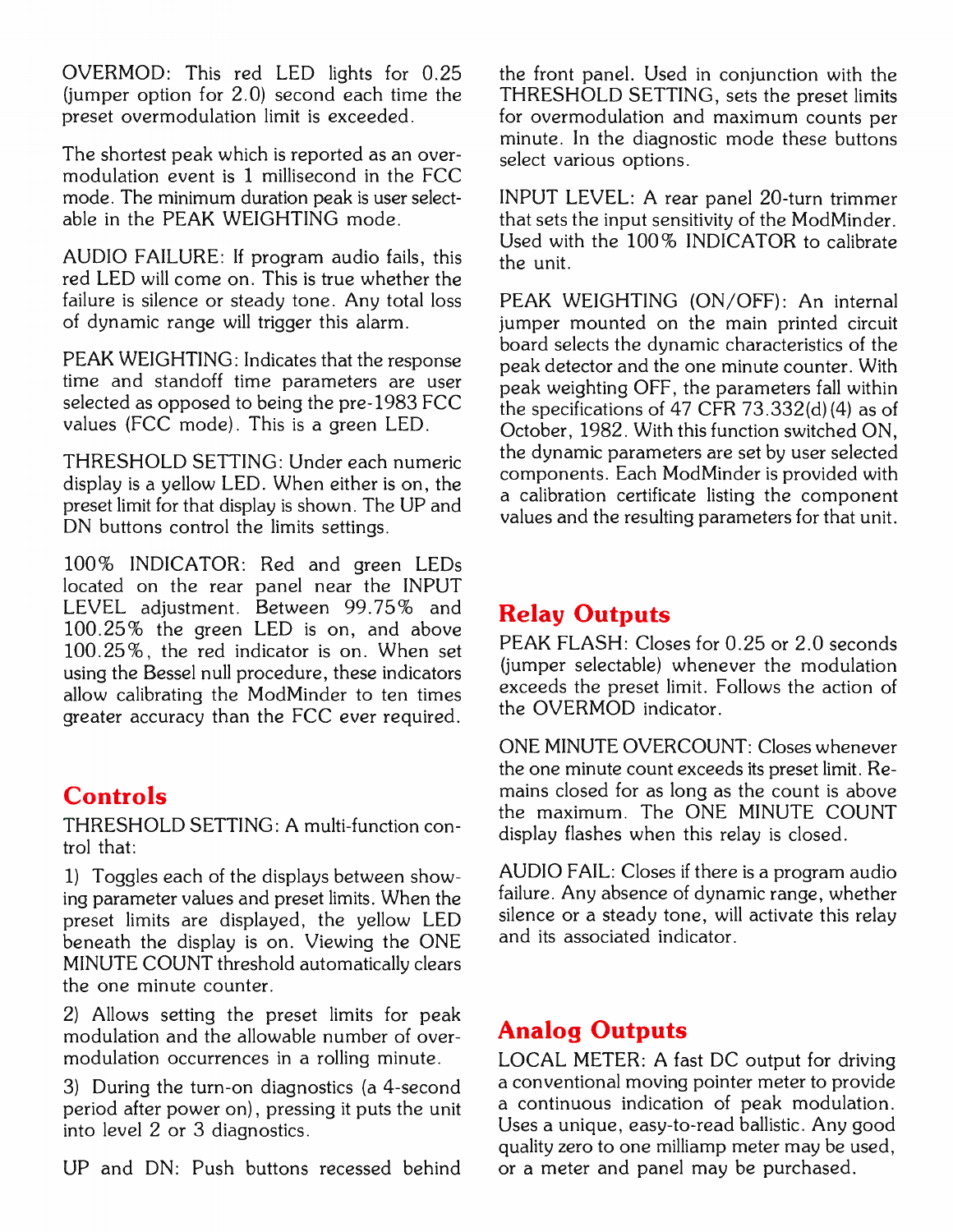ONE SECOND PEAK MODULATION: A DC voltage proportional to the highest peak attained in the previous second. The value is held for one second until it is updated with the new one second peak value.

ONE MINUTE ROLLING COUNT: A DC voltage proportional to the ratio of the number of occurrences of overmodulation to the countsper-minute preset limit.

## Serial Data

An RS-232 input and output that allows for complete remote operation of the Modminder.

The output is a data stream carrying realtime modulation information fast enough at 1200 bits/second to accurately drive a moving pointer meter. All other front panel information is embedded in the data stream.

The RS-232 input duplicates the front panel controls of the ModMinder. It is not necessary to use this input. The output can be used as a one-way data stream.

## **Diagnostics**

Level 1: Whenever the ModMinder is powered up it automatically goes through a brief self-test diagnostic routine. All LEDs and indicators are turned on, all relays closed, and all analog outputs are taken to full scale for two seconds. Then the reverse happens, all of the items listed are turned off for two seconds. Then normal operation begins.

Level 2: If during the self-test mode the THRESHOLD SETTING button is pressed, Mod-Minder will enter level 2 diagnostics. Specific relays and analog outputs may be exercised in this mode.

Level 3: Pressing the UP button while the unit is in level 2 diagnostics will place the system in level 3 diagnostics. In this mode, any ASCII terminal connected to the RS-232 port provides full item-by-item diagnostic access.

## Parameters

**Overall Accuracy:**  $\pm 1.0$  percent at  $100\%$ modulation for any frequency from 50Hz to 100kHz.

**Operating Temperature:** 0<sup>°</sup> to 50<sup>°</sup> C Frequency Response:  $\pm 0.5\%$  ( $\pm 0.043$ dB) at 100% modulation from 50Hz to 100kHz. Peak Flasher Response Time: FCC Mode—less than 1 millisecond. Peak Weighted Mode—user selectable. One Minute Counter Standoff Delay: FCC Mode-5 milliseconds. Peak Weighted Mode-30 milliseconds. Input Sensitivity: 0.8 to 5 volts peak to peak for 75kHz - 100% modulation. Input Impedance: 10 kOhms.

## Connectors

Composite Input: BNC. RS-232: 25 pin "D" connector. Remote Control Interface: 15 pin "D" connector. Relay Contacts: 100 mA, 48 volts resistive load.

## DC Voltages

Metering signals: 0 to 2.5 volts, 5 mA maximum, negative common to ground. Source impedance: 0 ohms at DC. Accuracy: <0.4% linearity error.

## RF Protection

All inputs and outputs RF suppressed.

## Dimensions and Power

1.75"H x 19"W x 10"D. 50/60Hz AC; 100-130 VAC, fused for 3/16 A.

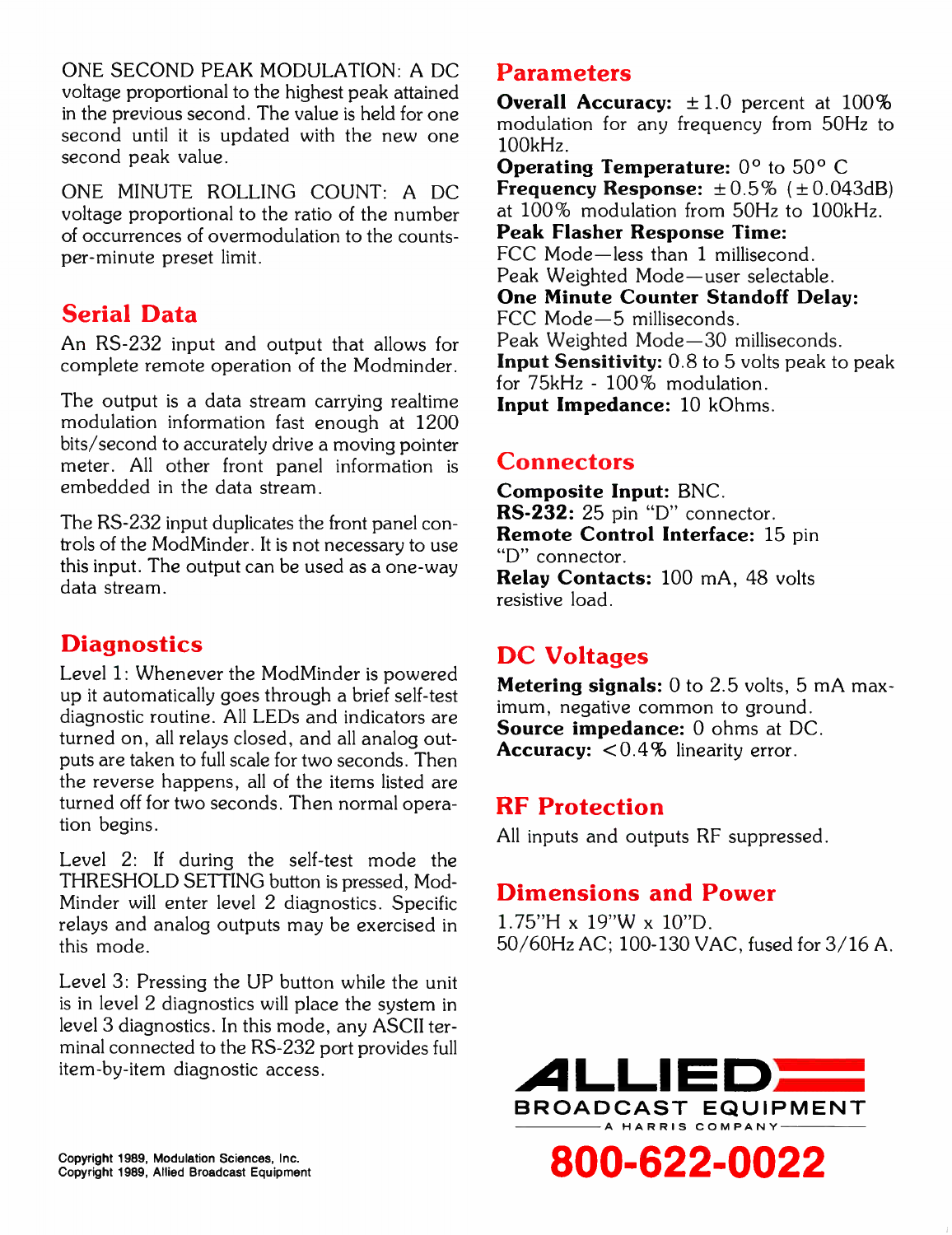

SPECIFICATIONS (Specifications subject to change without notice.) SIZE Inches (mm) FRONT PANEL: 3.5 (88.9) H x 19 (482.6) W CHASSIS: 3.5 (88.9) H  $\times$  16.75 (425.5) W  $\times$  9.25 (235) D POWER 95 to 130 VAC, 50/60 Hz, 12 W maximum 190 to 260 VAC option available TEMPERATURE RANGE 0 to 50° C. RF PROTECTION All inputs and outputs RF suppressed, power supply RF suppressed and shielded from main circuitry. **CONTROLS** See block diagram CONNECTORS/LEVELS/IMPEDANCES AUDIO IN: No. 6 screw terminals  $-30$  to  $+10$  dBm 600 Ohm resistive  $\pm 2\%$ REMOTE CONTROL: No. 6 screw terminals 6 to 24 VAC, 10 to 24 VDC COMPOSITE IN: BNC connector Unity gain to composite output 10 kOhm unbalanced COMPOSITE OUT: BNC connector Stereo level 0.4 to 4 V P-P SCA level 0.04 to 0.4 V P-P Noise test level 0.4 to 4 V P-P 50 Ohm output impedance 600 Ohm minimum load impedance SCA OUT: BNC connector .35 to 3.5 V P-P 50 Ohm output impedance 600 Ohm minimum load impedance TELEMETRY IN: BNC connector  $3.5 \text{ V } \text{P-P} = \pm 500 \text{ Hz}$  deviation 10 kOhm RF IN: BNC connector 0.1 to 2 W 50 Ohm FREQUENCY RESPONSE (Note 1)  $-3$  dB  $\omega$  50 Hz and 5 kHz ± I dB 70 Hz to 4 kHz NOISE (Note 2) 65 dB below 5 kHz deviation FREQUENCY ACCURACY  $\pm 0.01\%$  at 25°C. FREQUENCY DRIFT  $\pm 0.005\%$  from 0 to 50° C. SPURIOUS COMPONENTS (Note 3) 2ND HARMONIC: better than 40 dB below subcarrier 3RD HARMONIC: better than 45 dB below subcarrier ALL OTHER COMPONENTS, 50 HZ TO 100 KHZ: better than 60 dB below subcarrier CARRIER SUPPRESSION WHEN MUTED Better than 50 dB below subcarrier MUTING LEVEL Adjustable from 10 to 30 dB below peak deviation set by "DEV" control. See block diagram, "Broadband Limiter". MUTING DELAY Selectable from 300 mS to 6 Seconds. METER CIRCUIT Peak deviation: ± 5% accuracy Synchronous AM:  $-20$  to  $-60$  dB sensitivity Ref. 100% AM modulation Note 1: Measured with signal below compression threshold. Note 2: Measured with 150  $\mu$ S preemphasis (generator) and deemphasis (receiver). Note 3: Relative to 100% total modulation at 10% SCA injection; 60, 65 and 80 dB respective/y.

- **Built In Transmitter Tuning Aid**
- 
- $\Box$  Peak Holding Deviation Meter eliminates the need for a Modulation Monitor.
- $\Box$  Quartz crystal controlled synthesizer can be set for any SCA frequency.
- $\Box$  Integral audio processor can be optimized for music or speech.
- $\Box$  The Industry standard. Hundreds in service nationwide.
- **NAILABLE NOW! Delivery from Stock.**

## modulation sciences

ERIC

## An Integrated SCA Generator & Audio Processor

- $\Box$  Excellent RF and EMI Shielding
	-
- $\Box$  Stable Over Time and Wide Temperature range



## modulation sciences, inc.

115 Myrtle Avenue • Brooklyn, New York 11201 • Tel. 718-625-7333 • Toll Free 800-826-2603 @1985 Modulation Sciences, Inc.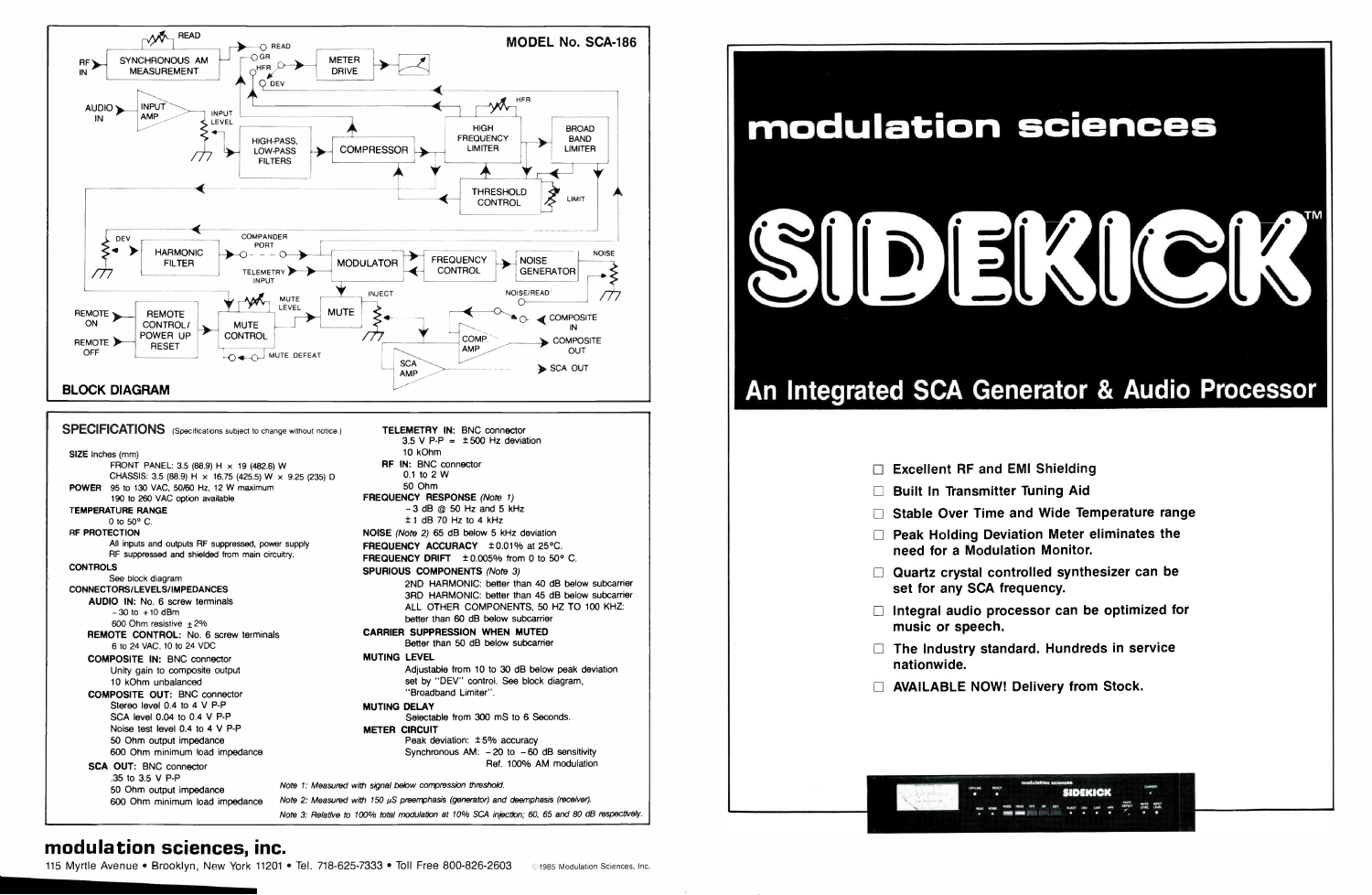## Modulation Sciences Clears the Air on SCA...

Now, In one superbly engineered unit is an SCA processor/generator that dramatically reduces crosstalk and answers technical objections to SCA operation.

The first new SCA technology in over twenty years, Sidekick is cost-effective and recognized as the Technology standard by every major broadcast group and industrial user.

> SIDEKICK has the first crystal controlled SCA generator in the industry. Others use simple freerunning oscillators which are easy to design and FM modulate, but whose frequency stability is a problem. The stability of the SIDEKICK is  $\pm$  0.005% from 0 to 50 degrees C.

> SIDEKICK combines the four elements needed for successful SCA operation into one package: subcarrier generator, modulation monitor, audio processor and transmitter tuning aid. Engineered to work together, these components form an integrated system which provides a level of performance previously unattainable. Crosstalk is dramatically reduced, signal quality is significantly improved and operation is greatly simplified.

SIDEKICK is cost effective because there is no need for redundant power supplies, packaging, or input/ output interfacing.

Each subsystem of SIDEKICK is unique and has been specially engineered for its task:

#### SUBCARRIER GENERATOR

MODULATION MONITOR

The SIDEKICK has a built-in noise generator and incidental AM noise meter. No other equipment is needed to noise load the entire baseband and measure the incidental AM from an RF sample. The RF tuning can then be "tweaked" to minimize the incidental AM. This often yields a dramatic reduction in crosstalk.

A built-in modulation meter eliminates the need for an additional SCA modulation monitor. The modulation meter provided is simple to read and quite accurate. The peak holding circuitry lets the meter rise to the maximum deviation and re-



main there with out much wiggling. The meter can also be easily calibrated in the field with only a frequency counter and a DC voltage source.

#### INTEGRATED AUDIO PROCESSOR

Audio processing has traditionally been a weak link in SCA transmission. It is not uncommon to find that the audio processors used for SCA are hand-me-down from the main channel. Unfortunately, the use of a 75 microsecond limiter in a 150 microsecond system results in almost no high-frequency peak control. In addition, SCA audio filters which roll off at 5 kHz have the same kind of overshoot and ringing as the infamous 15 kHz filters used in stereo generators. As in main channel operation, poor peak control means low average moduation. In SCA, this means increased susceptibility to crosstalk.

#### TRANSMITTER TUNING AID

In many transmitters, proper tuning of the driver and PA stages plays a major role in the reduction of crosstalk between the main and SCA channels.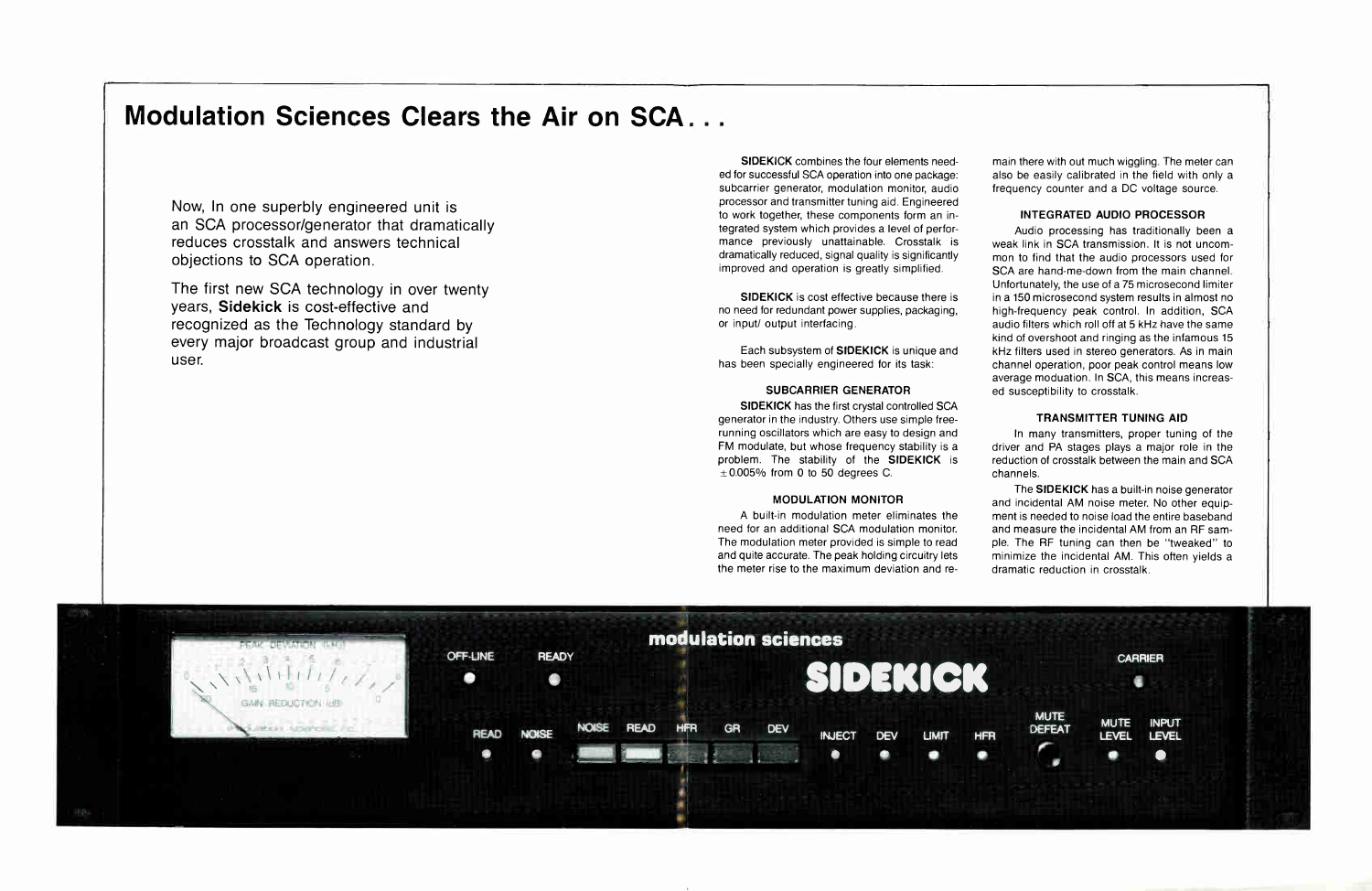|  | Modulation Sciences Radio Products |  |  |  |
|--|------------------------------------|--|--|--|
|--|------------------------------------|--|--|--|

#### DESCRIPTION UNIT PRICE

Modulation Sciences Model DSCA-189 "Data Sidekick". Features 4800bps data rate with measured bit error rate of <1 in 1E7. Operates synchronous or Asynchronous. RS-232/RS422 Standard input; Automatic check of data before transmission. (Specify SCA Frequency.) \$4,200.00

Modulation Sciences Model CLD-2500 Composite Line Driver "Wired STL"; high quality system for carrying AM, FM or TV stereo composite baseband up to 2500 feet from signal source such as stereo generator via low-cost 78 Ohm twinax. Consists of Model 2501 Driver and Model 2502 Receiver. \$1,550.00

offtxt radprc.lst 7/87 Page 2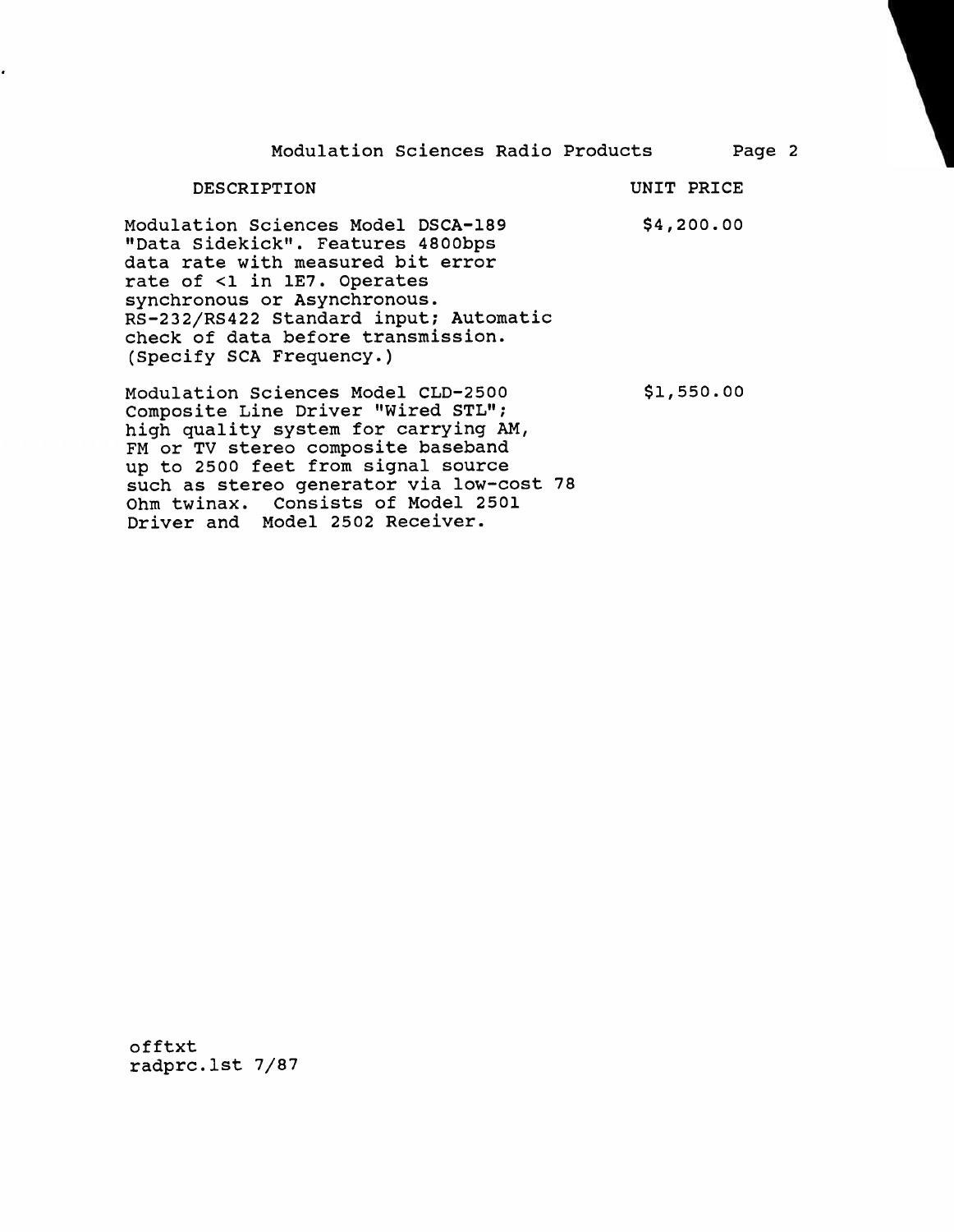## modulation sciences, inc.

Modulation Sciences Radio Products

DESCRIPTION

UNIT PRICE

Modulation Sciences Model MYB-2 StereoMaxx operates in the spatial domain, enhancing and enlarging the stereo image. The effect is compelling and dramatic without becoming overwhelming. StereoMaxx gives the station a "BIG SOUND" stereo image that adds new audio excitement to hi-fi stereos, auto radios and even portable "boom-boxes". The StereoMaxx spatial image enlarger is totally mono compatible and avoids the undesirable side-effects of other image enhancement techniques. \$3,195.00

Modulation Sciences Model CP-803 Composite baseband processor for FM Stereo. Automatically reduces filter overshoot present in every stereo generator or composite STL. Allows transmitter to be modulated with lower peak to average ratio. Restores "lost" modulation capability and loudness. Specify 120 or 240 VAC. Includes rack mount. \$ 1095.00

Rack Mount only for earlier CP-803 \$ 35.00

Modulation Sciences Model SCA-186 \$2,875.00 "Sidekick" SCA generator with crystallocked frequency synthesizer, built-in audio processor, and front panel deviation and gain reduction metering. Includes device to help minimize crosstalk-causing Incidental AM modulation. (Specify SCA operating frequency - 92 or 67 kHz).

115 Myrtle Avenue, Brooklyn, New York 11201 (718) 625-7333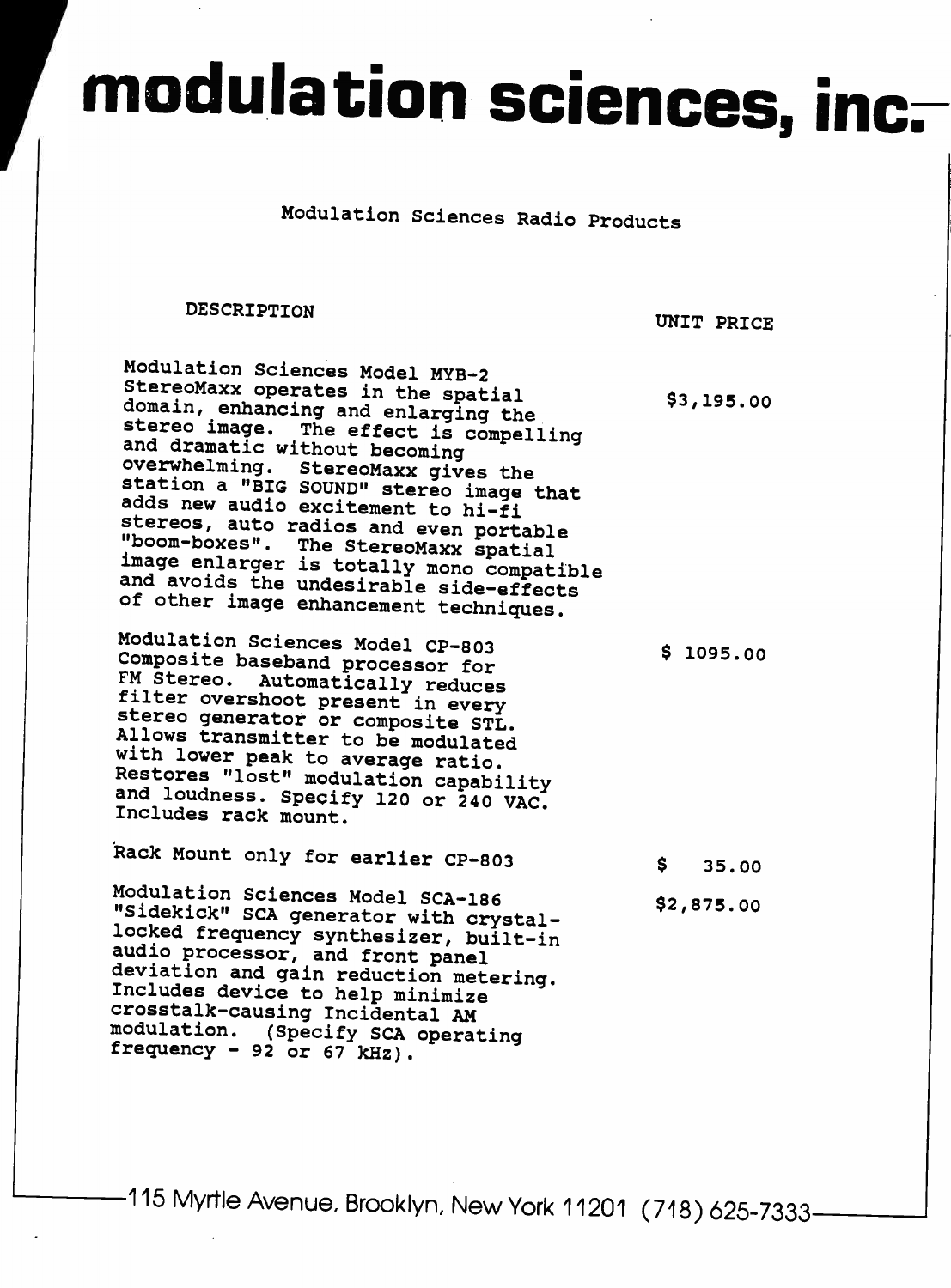

## **SPECIFICATIONS** (Specifications subject to change without notice.)

SIZE Inches (mm) Front panel: 3.5 (88.9) H x 19 (482.6) W Chassis: 3.5 (88.9) H x 16.75 (425.5) W x 9.25 (235) D **POWER** 95 to 130 VAC, 50/60 Hz, 12 W maximum 190 to 260 VAC option available **TEMPERATURE RANGE** 0 to 50° C. **RF PROTECTION** All inputs and outputs RF suppressed **CONTROLS** See block diagram and accompanying explanation. **CONNECTORS/LEVELS/IMPEDANCES** Audio In: No. 6 screw terminals  $-30$  to  $+10$  dBm 600 Ohm resistive +2% Subcarrier Remote Control: No. 6 screw terminals 6 to 24 VAC, 10 to 24 VDC TV Sync Locked Remote Status: No. 6 screw terminals Isolated relay closure **Baseband In: BNC connector** Unity gain to composite output 10 kOhm unbalanced **Baseband Out: BNC connector** Composite level 0.4 to 4 V P-P SAP level 0.04 to 0.4 V P-P Noise test level 0.4 to 4 V P-P 50 Ohm output impedance 600 Ohm minimum load impedance **SAP Out: BNC connector** .35 to 3.5 V P-P 50 Ohm output impedance 600 Ohm minimum load impedance

#### MODEL No. TSCA-189 Composite Video In/Out: BNC connectors Bridged loop thru RF In: BNC connector 0.1 to 2 W 50 Ohm **FREQUENCY RESPONSE (Note 1)**  $-3$  dB  $\omega$  50 Hz and 10 kHz  $±1$  dB 70 Hz to 7.5 kHz SUBCARRIER FREQUENCY ACCURACY (UNLOCKED) (Note 2)  $±0.02$  % at 25° C. SUBCARRIER FREQUENCY DRIFT (UNLOCKED) (Note 2)  $\pm$  0.005 % from 0 to 50° C. **SPURIOUS COMPONENTS** 2ND HARMONIC: better than 40 dB below sub-carrier 3RD HARMONIC: better than 45 dB below sub-carrier ALL OTHER COMPONENTS, 50 Hz TO 100 kHz; better than 60 dB below sub-carrier SUBCARRIER SUPPRESSION WHEN MUTED Better than 50 dB **MUTING LEVEL** Adjustable from 10 to 30 dB below peak deviation set by "DEV" control. See block diagram, "Broadband Limiter." **MUTING DELAY** Selectable from 300 ms to 6 Seconds. **METER CIRCUIT** Peak deviation:  $±5%$  accuracy Synchronous AM:  $-20$  to  $-60$  dB sensitivity Note 1: Measured with signal below compression threshold.

Note 2: When locked to TV sync, frequency performance is a function of the accuracy and stability of the horizontal line rate.



## TV SIDEKICK

**Program Generator** 

The TV-SIDEKICK combines in one package all the functions needed to add a second audio program channel to a television station.

## modulation sciences, inc.

115 Myrtle Avenue . Brooklyn, New York 11201 . Tel. 718-625-7333 . Toll Free 800-826-2603



## **An Integrated Second Audio**

## **modulation sciences**